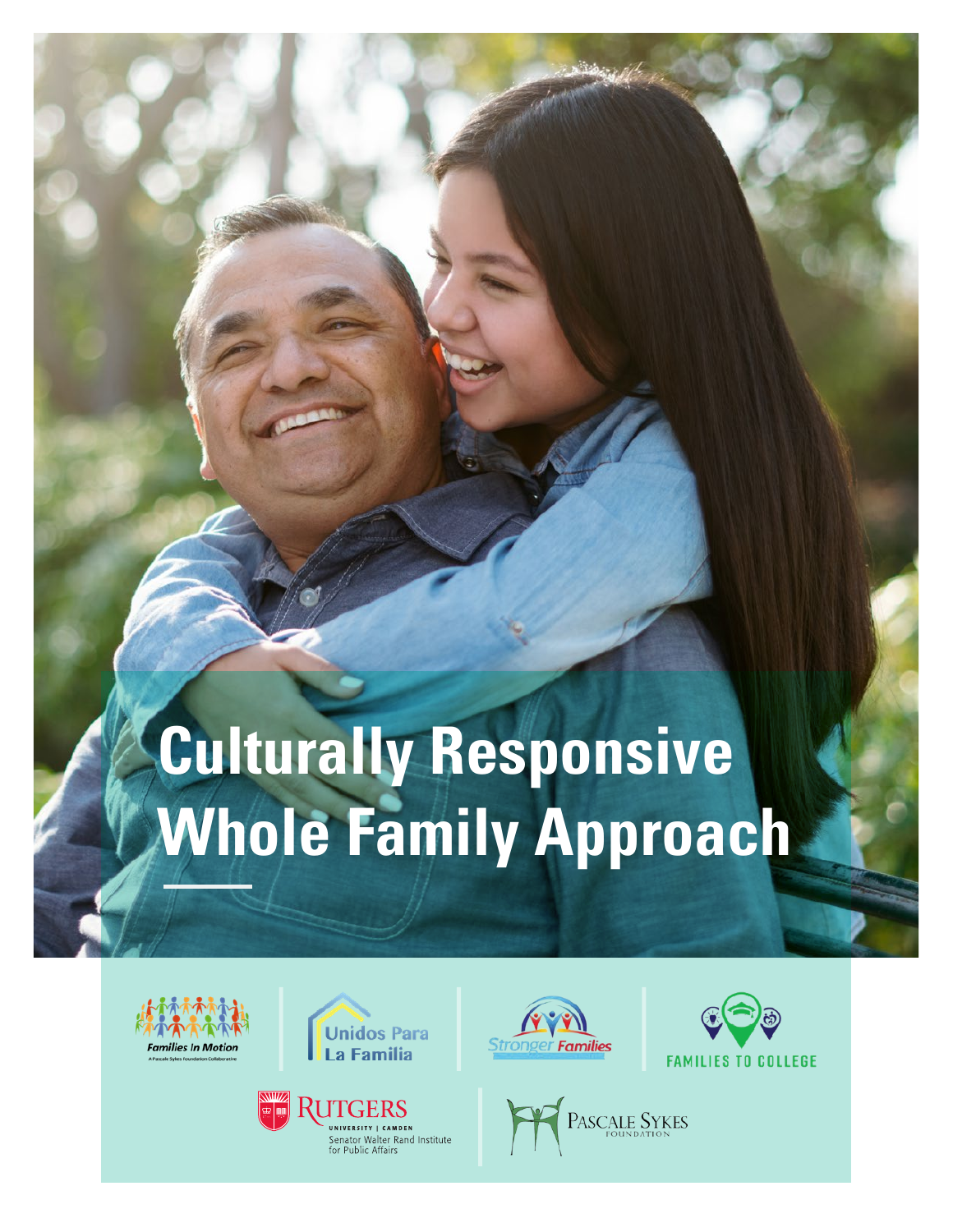## **WHOLE FAMILY APPROACH**

## **CONNECTING WITH FAMILIES**

The Collaboratives' reputation and quality of service often spread via word-of-mouth.

 $QQ$  Other people trusting us with things makes them trust us. Sometimes our families tell others how we took them somewhere, and then those **people ask for that.**  $\mathcal{P}$   $\mathcal{P}$   $\mathcal{P}$   $\mathcal{P}$   $\mathcal{P}$   $\mathcal{P}$   $\mathcal{P}$   $\mathcal{P}$   $\mathcal{P}$   $\mathcal{P}$   $\mathcal{P}$   $\mathcal{P}$   $\mathcal{P}$   $\mathcal{P}$   $\mathcal{P}$   $\mathcal{P}$   $\mathcal{P}$   $\mathcal{P}$   $\mathcal{P}$   $\mathcal{P}$   $\mathcal{P}$   $\mathcal{P}$ 

Communication changed with the pandemic. Collaboratives responded to the need for remote contact by implementing surveys to track families' evolving needs, text and WhatsApp groups to share important information and resources, and technology tutorials. Phone calls and Zoom meetings became the most frequent and safest way to conduct check-ins and programming, although family and staff expressed a preference for connecting in person".

families viewed it as a means to achieve future goals. Families often focused on a certain goal (e.g. learning English) because of the independence it would grant them (e.g. not relying on others for translation). Staff emphasized that the family must be invested in the goal and understand the desired outcome. In turn, staff had to respond with flexibility to reframe a goal's timeline with changing circumstances and priorities.



## **FAMILY GOALS**

## **Culturally** Responsive Whole Family Approach





Staff gained families' trust through consistent communication, responsiveness to families' concerns and interests, and respect for their priorities. Collaboratives hired case managers who could relate to families through similar language, backgrounds, and lived experiences. Rapport-building occurred during intake, check-ins with families, and at community events, the latter of which allowed families to engage with staff in socially driven activities **FAMILY ACTION** Families were more likely to act independently once they gained familiarity with a process or system. Staff introduced families to resources and encouraged them to make phone calls and initiate processes on their own, and many families expressed pride when they handled communications with providers or paperwork on their own. Some parents also fostered independence in their children by setting expectations around school

The most common goals reported were learning English, completing secondary education, increasing income, starting a business, owning a home, and providing children with opportunities for education and socioeconomic advancement. Goal setting was led by families, but staff often structured the process by asking more about their motivation, helping them connect short-term goals to long-term goals, or prompting specific goals based on general family interests and programming available. Although Collaborative staff often framed autonomy for families as a final aim,

As part of the evaluation of the application of Pascale Sykes' Whole Family Approach (WFA), the Senator Walter Rand Institute for Public Affairs (WRI) explored the flexibility of the WFA by zooming in on the cultural responsiveness of the social service agency collectives (Collaboratives) working with **Hispanic, immigrant families in Southern New Jersey.**

WRI coordinated with **Families in Motion, Stronger Families, Unidos Para la Familia,** and **Families to College**, to identify Hispanic, immigrant families to participate in semi-structured phone interviews about their experiences with barriers, supports, and goal achievement. Staff from each Collaborative also participated in interviews about their service delivery, goal-setting strategies, systemic barriers, and supporting families on their journey. All participants were compensated with a gift card. Participants had the option to speak English, Spanish, or a combination of both during interviews. WRI staff translated all transcripts to English and identified themes through open-theme coding and team discussion.

WRI conducted 21 family interviews and 15 staff interviews in the summer of 2021. All family participants identified as the mother of the household and completed the interviews in Spanish. All staff participants were service providers either as operational leadership or case managers and instructors who directly communicate, navigate, and advocate for families. Participants resided in the **counties of Cumberland, Gloucester,** and **Salem** at the time of the study. Cumberland County had the most representation, which aligned with these Collaboratives' service areas.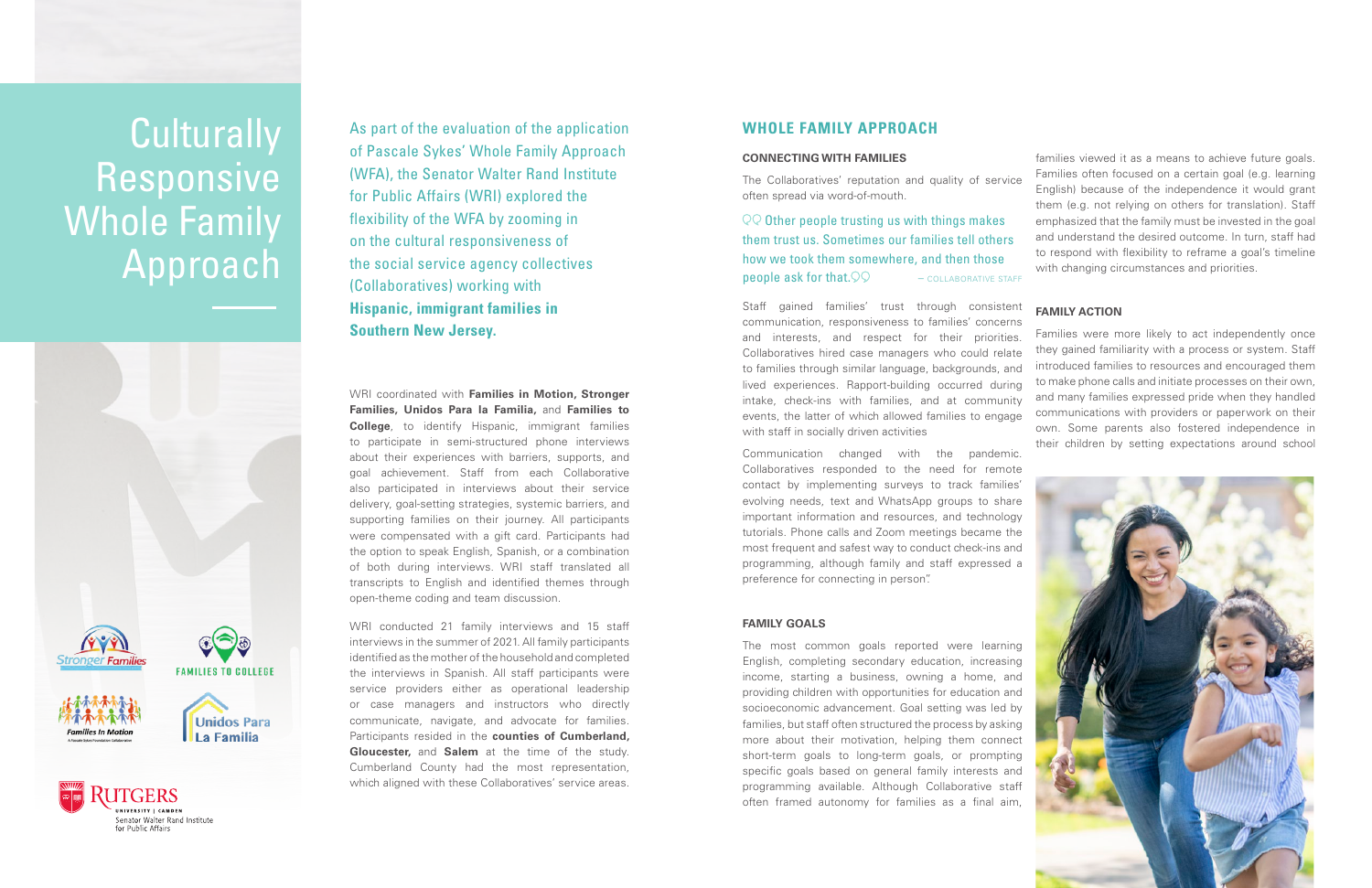## **COMMUNITY CONNECTIONS AND SUPPORTS**

The family circle was identified as the primary source of support and pride for participants. Specifically, many participants were thankful to their partners for emotional and financial contributions, and they expressed excitement for their children's accomplishments and futures. for the future even through challenging times. Church communities were also mentioned as providing practical assistance such as food drives, assistance with bills, and connections to resources through other church members.

Families were also thankful to the Collaborative staff and other service agencies in the area for their service to the community. Families praised case workers for their dedication and resourcefulness while helping them navigate services and solve problems. Other agencies mentioned were WIC, Catholic Charities, and Un Paso hacia Adelante in Bridgeton. Families who reported religious beliefs expressed that their faith provided them with comfort and hope



Lastly, families reported positive experiences with effective supports at school and work. Parents were grateful for in-school therapy services available and when their children's schools had Spanish-speaking staff or sent extra food home with the school's meal program, especially during the height of the pandemic. Working adults were also thankful for the availability of jobs, and noted some employers' fairness around the assignment of work hours and flexibility around work leave when they had medical needs in the family.

and assigning them age-appropriate responsibilities.

Resourcefulness was key to overcoming challenges. Some families capitalized on their cooking and craft skills to supplement their family income. During lockdown, parents used virtual library books to entertain their children and consulted YouTube and Google to navigate new technology for virtual schooling and programming. Given that families did not qualify for many formal resources, staff leveraged their connections to the community to find alternative forms of assistance and services.

While working on personal goals, families also observed family obligations that had them prioritizing their children or their family back in their native country. Several families sent part of their income to family back home, covered medical expenses, or had to pay off loans that funded their immigration. Parents also valued investing their time and money to provide their children with recreational opportunities and family activities. This impacted their ability to save money and delayed the timeline of large goals such as buying a house.

Lastly, families showed resilience when they reflected on challenges, focusing on what they had gained for themselves and for their children rather than hardships, such as work opportunities, education, and safer environments. Trust in their work and abilities, patience during trying times, gratitude for what they have, and acceptance of the things they cannot change were some of the coping mindsets that have helped them navigate tough situations.

### **AGENCY COLLABORATION**

The agencies that made up each Collaborative worked together to organize programming and community events such as food and nutrition workshops, financial planning courses, and information sessions on new policies and resources. Collaboratives also were known to partner with other PSF Collaboratives and external organizations to bolster and streamline their resource network, referrals, and larger activities like cultural celebrations in the community.

At the individual staff level, case workers exchanged materials, resources, and strategies to help families.

## **SUCCESS**

Some goals had a clear outcome such as obtaining a GED certificate or buying a house. Other successes were marked by continued progress rather than any final achievement, such as learning English and selfadvocacy. Many families decreased contact with Collaboratives as they gained stability and confidence in their ability to navigate systems, and staff viewed this as a sign of families achieving independence. Staff celebrated success by holding graduation parties or issuing certificates, but they also viewed their service as ongoing, that is, they would assist families as new challenges and goals arose. This philosophy was rooted in the belief that their work impacted not only families but the communities in which they live. In some cases, families gave back by volunteering with the Collaborative or simply being more mindful and caring of their neighbors.

## QQ ... We are trying to build a community. Building those relationships and connecting. When people really trust you and know **you well.**  $\mathcal{QQ}$   $-$  collaborative staff

 $\sqrt{QQ}$  I am very thankful to them... I love this service, and I'm very thankful because of that type of service for the community. I say if I can provide my small grain of salt so I can keep being in these services... I have always admired everything they do because I know they work for **the community.**  $\mathcal{Q} \mathcal{Q}$   $\mathcal{F}$   $\mathcal{M}$   $\mathcal{F}$   $\mathcal{M}$   $\mathcal{M}$   $\mathcal{F}$   $\mathcal{M}$   $\mathcal{F}$   $\mathcal{M}$   $\mathcal{F}$   $\mathcal{M}$   $\mathcal{F}$   $\mathcal{M}$   $\mathcal{F}$   $\mathcal{M}$   $\mathcal{F}$   $\mathcal{M}$   $\mathcal{F}$   $\mathcal{M}$   $\mathcal{F}$   $\mathcal{$